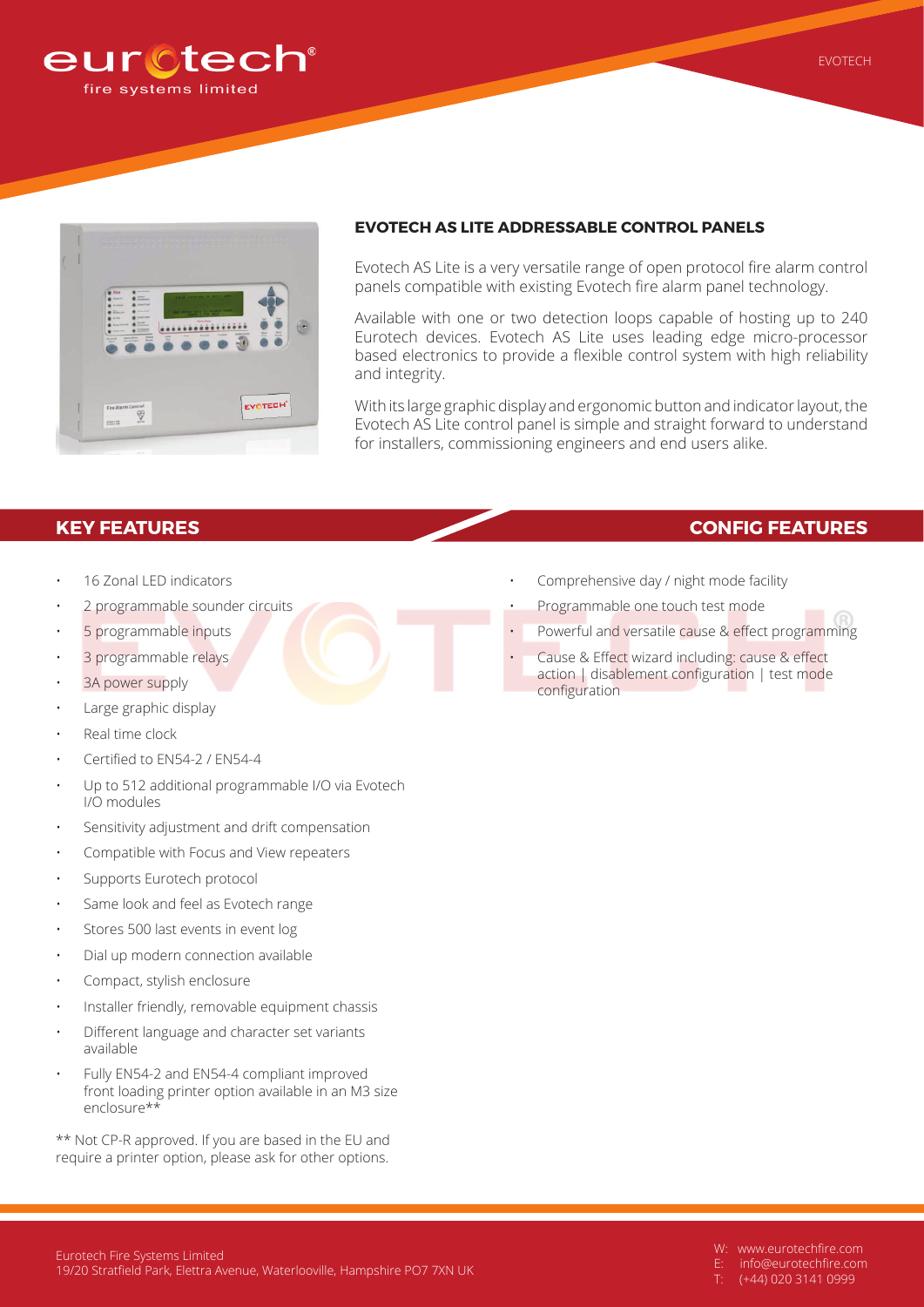

- Construction IP rating Finish Colour - lid & box Colour - controls plate & labels Weight Display Mains voltage supply Mains supply fuse Power supply DC rating Aux 24V supply Maximum battery size Fire contact rating Alarm contact rating Fault contact rating Sounder output rating Detection loop Detector protocol Printer port Serial expansion port PC port Network connection Remote silence input (SIL) Remote fault input (FLT) Remote reset input (RES) Remote alert input (INT) Remote evacuate input (CNT) Download lead Configuration PC graphics Modem
- 1.2mm mild sheet steel
- IP30
- Epoxy powder coated
- BS 00 A 05 grey fine texture
- RAL 7047 light grey satin
- 6kg (standard panel)
- 8 lines of 40 characters graphic LCD
- 110 or 230V AC 50 or 60 HZ. (State when ordering, default is 230V)
- 1.6A 250V
- 24V 3 Amps
- Fused at 500 milliamps
- 9Ah 12V (2 per panel) (non-networked)
- 30V DC 1 Amp
- 30V DC 1 Amp
- 30V DC 1 Amp
- Fused at 1 Amp each
- 400 milliamp output
- Eurotech
- Serial RS232
- Serial RS485 ( Compatible with all Syncro I/O modules)
- Serial RS232
- RS485 Up to 64 panels via fully fault tolerant optional optional network card
- Switched -ve
- Switched -ve
- Switched -ve
- Switched -ve
- Switched -ve
- Standard S187, XX187L economy
- Via loop explorer PC utility
- Via guide systems
- Optional dial up modem for remote diagnostics
- (Can be fitted to M3 size enclosure only)

W: www.eurotechfire.com

EVOTECH

 $( R )$ 

- E: info@eurotechfire.com
- $\overline{(+44)}$  020 3141 0999